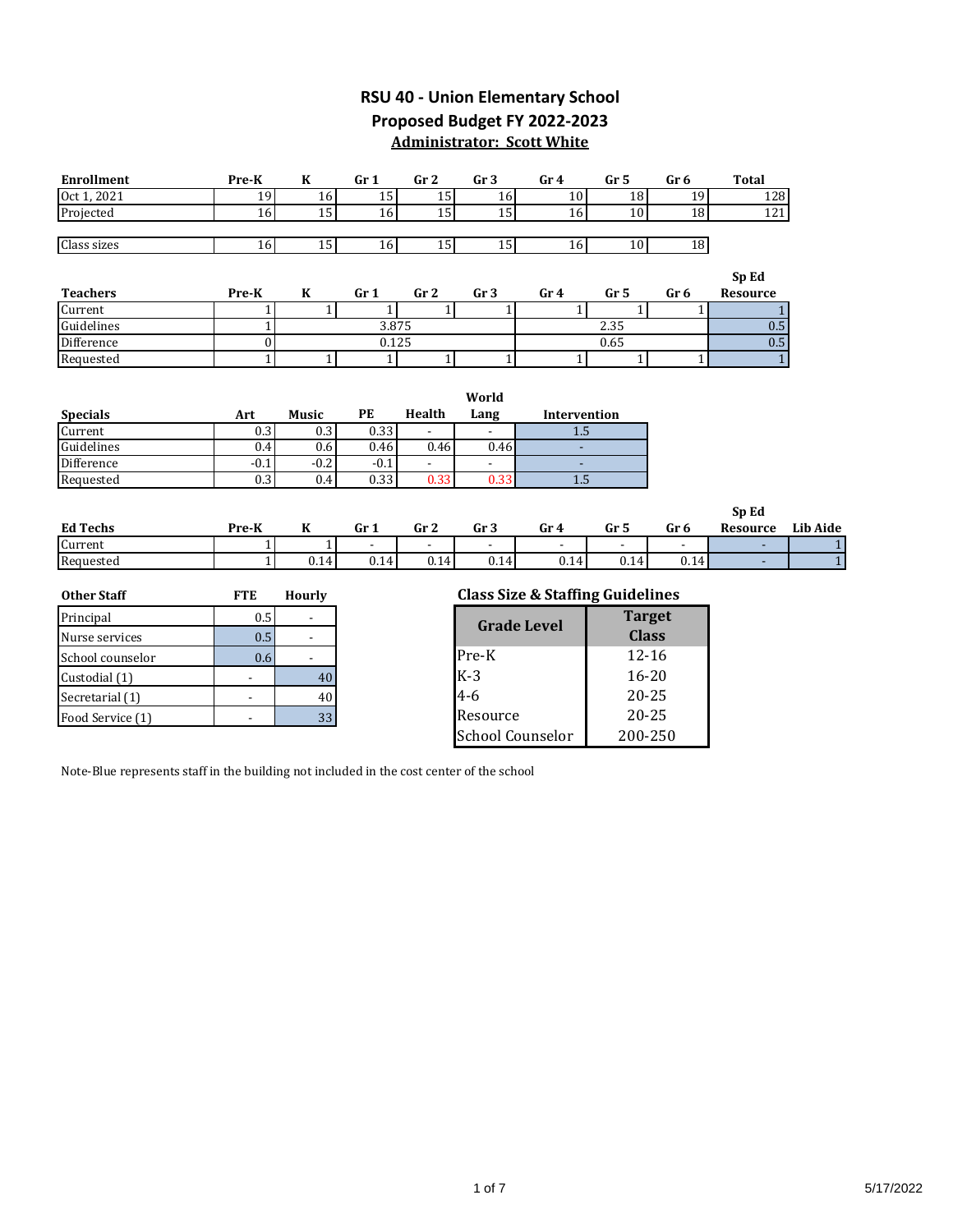#### **Union Elementary School Proposed Salaries and Benefits FY 2022-23**

|                                      |                            |                                   |                   |                  | Ed<br><b>Techs</b>      |                  |                 |                    |                         |
|--------------------------------------|----------------------------|-----------------------------------|-------------------|------------------|-------------------------|------------------|-----------------|--------------------|-------------------------|
|                                      |                            |                                   |                   |                  | under                   |                  | <b>Budgeted</b> |                    |                         |
|                                      |                            |                                   |                   | <b>Hours</b> per | 35                      | <b>Hours Per</b> | Days Per        |                    | <b>Total Salary and</b> |
| <b>Employee</b>                      | <b>Position</b>            | <b>Cost Center</b>                | <b>School FTE</b> | week             | hours                   | Dav              | Year            |                    | <b>Benefits</b>         |
|                                      |                            |                                   |                   |                  |                         |                  |                 |                    |                         |
| <b>Principal's Office</b>            |                            |                                   |                   |                  |                         |                  |                 |                    |                         |
| Scott White                          | Principal                  | Principal's Office                | 0.5               |                  |                         |                  | 110             | \$                 | 65,326                  |
| Allison D. Davis                     | Admin Assistant            | Principal's Office                |                   | 40               |                         | 8                | 204             | \$                 | 48,868                  |
| <b>Guidance Services</b>             |                            |                                   |                   |                  |                         |                  |                 |                    |                         |
| Kayleigh MacFarlane                  | Counselor                  | <b>Guidance Services</b>          | 0.6               |                  |                         |                  | 109             | \$                 | 46,257                  |
| <b>Improvement of Instruction</b>    |                            |                                   |                   |                  |                         |                  |                 |                    |                         |
| Kelley A. Splaine                    | <b>Literacy Specialist</b> | <b>Improvement of Instruction</b> | $\mathbf{1}$      |                  |                         |                  | 182             | $\mathsf{\$}$      | 106,894                 |
|                                      |                            |                                   |                   |                  |                         |                  |                 |                    |                         |
| <b>Health Services</b>               |                            |                                   |                   |                  |                         |                  |                 |                    |                         |
| Michele S. Cooney                    | Nurse                      | <b>Health Services</b>            | 0.5               |                  |                         |                  | 91              | $\mathbf{\hat{s}}$ | 50,673                  |
| <b>Library Services</b>              |                            |                                   |                   |                  |                         |                  |                 |                    |                         |
| Nancy W. Pike                        | Library Aide               | <b>Library Services</b>           |                   | 35.0             | $\mathbf{x}$            | 7.0              | 190             | \$                 | 40,767                  |
|                                      |                            |                                   |                   |                  |                         |                  |                 |                    |                         |
| <b>Regular Instruction</b>           |                            |                                   |                   |                  |                         |                  |                 |                    |                         |
| <b>Scott White</b>                   | Teacher-Interventionist    | <b>Regular Instruction</b>        | 0.5               |                  |                         |                  | 110             | \$                 | 65,326                  |
| Karen L. Strunk                      | Teacher-1st Grade          | <b>Regular Instruction</b>        | $\mathbf{1}$      |                  |                         |                  | 182             | \$                 | 97,305                  |
| Kristi A Spinney Todd                | Teacher-K                  | Regular Instruction               | $\mathbf{1}$      |                  |                         |                  | 182             | \$                 | 97,645                  |
| Donna H. Munro                       | Teacher-4th Grade          | <b>Regular Instruction</b>        | $\mathbf{1}$      |                  |                         |                  | 182             | \$                 | 101,993                 |
| Anthony R. Lufkin                    | Teacher-Art                | <b>Regular Instruction</b>        | 0.3               |                  |                         |                  | 63              | \$                 | 27,420                  |
| Fallyn J. Adams                      | Teacher-5th Grade          | Regular Instruction               | $\mathbf{1}$      |                  |                         |                  | 182             | \$                 | 82,530                  |
| Mark Phillips                        | Teacher-Music              | Regular Instruction               | 0.33              |                  |                         |                  | 61              | \$                 | 29,299                  |
| Devon Snell                          | Teacher-Pre-K              | <b>Regular Instruction</b>        | $1\,$             |                  |                         |                  | 182             | \$                 | 56,033                  |
| Kassandra M. Stotz                   | Teacher-3rd Grade          | Regular Instruction               | $\mathbf{1}$      |                  |                         |                  | 182             | \$                 | 78,403                  |
| Tara Charkowick Wellman              | Teacher-Physical Education | Regular Instruction               | 0.33              |                  |                         | ÷                | 61              | \$                 | 27,516                  |
| Kristina Moro                        | Teacher-6th                | Regular Instruction               | $\mathbf{1}$      |                  |                         |                  | 182             | \$                 | 63,681                  |
| Greta K. Luellen                     | Teacher-2nd                | Regular Instruction               | $\mathbf{1}$      |                  |                         | $\sim$           | 182             | \$                 | 63,172                  |
| <b>Proposed Position</b>             | <b>Teacher</b>             | <b>World Language</b>             | 0.33              |                  |                         | ÷.               | 61              |                    | \$28,575                |
| <b>Proposed Position</b>             | <b>Teacher</b>             | Health                            | 0.33              | ÷                |                         | $\mathbf{r}$     | 61              |                    | \$28,575                |
| Bernadette E. Barrows                | Ed Tech-Pre-K              | Regular Instruction               |                   | 35               | $\overline{\mathbf{x}}$ | 7.0              | 190             | \$                 | 40,556                  |
| Katie Boynton                        | Ed Tech-Interventionist    | <b>Regular Instruction</b>        |                   | 35               | $\mathbf x$             | 7.0              | 190             | \$                 | 35,279                  |
| <b>Resource Room Placement</b>       |                            |                                   |                   |                  |                         |                  |                 |                    |                         |
| Kimberly Bruno                       | Teacher                    | <b>Resource Room Placement</b>    | $\mathbf{1}$      |                  |                         |                  | 182             | $\frac{1}{2}$      | 74,329                  |
| <b>Operations and Maintenance</b>    |                            |                                   |                   |                  |                         |                  |                 |                    |                         |
| Dean T. York                         | Head Custodian             | <b>Operations and Maintenance</b> |                   | 40               |                         | 8                | 260             | \$                 | 74,004                  |
|                                      |                            |                                   |                   |                  |                         |                  |                 |                    |                         |
| <b>Food Service</b>                  |                            |                                   |                   |                  |                         |                  |                 |                    |                         |
| Don Hannan                           | Kitchen Manager            | <b>Food Service</b>               |                   | 33               |                         | 6.5              | 184             | \$                 | 40,988                  |
| <b>Total Union Elementary School</b> |                            |                                   |                   |                  |                         |                  |                 | \$                 | 1,471,412               |
|                                      |                            |                                   |                   |                  |                         |                  |                 |                    |                         |

Note-Blue represents staff in the building not included in the cost center of the school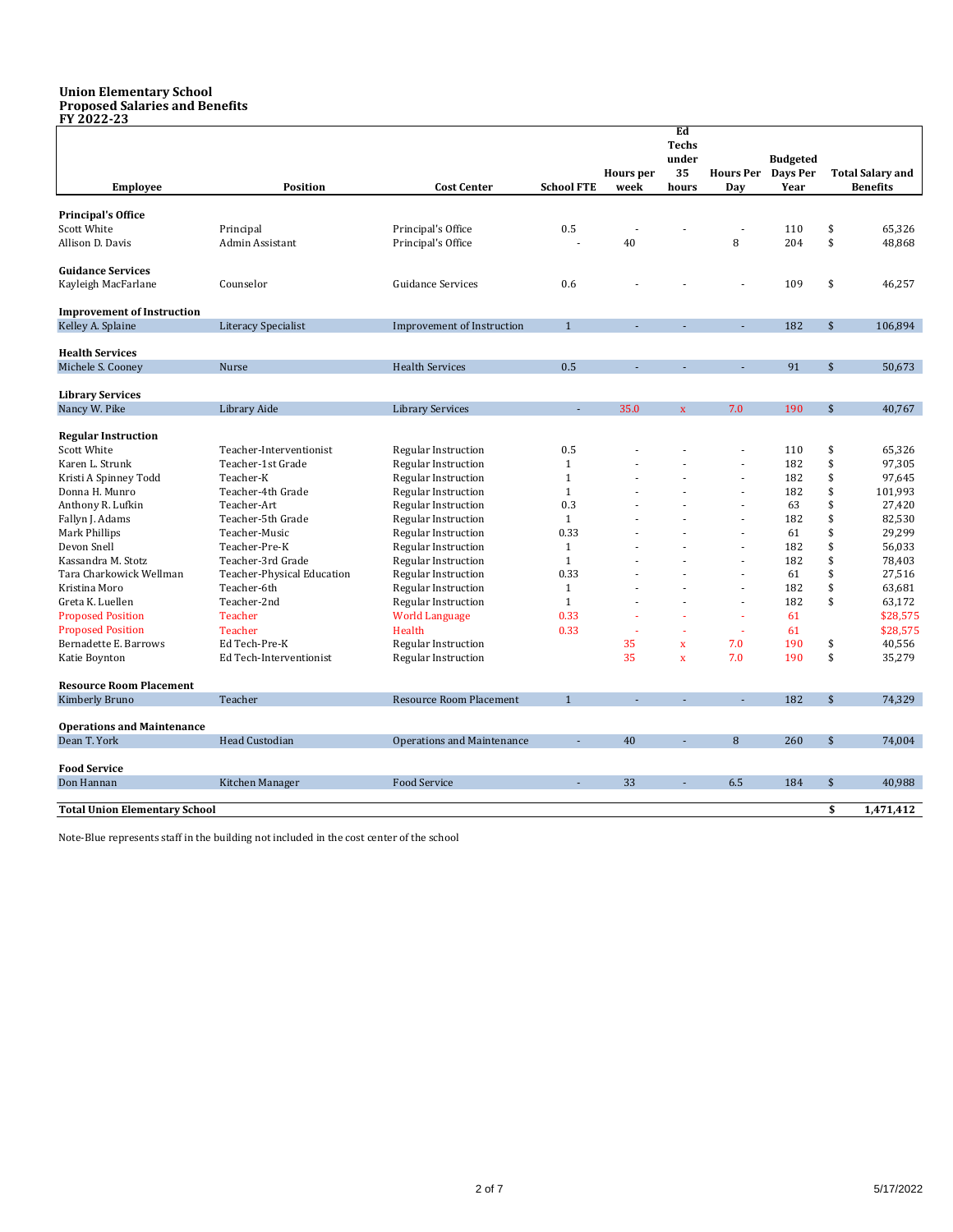|                                                                                                                        |                   | 2022-23 Proposed Budget |                    |                    |  |
|------------------------------------------------------------------------------------------------------------------------|-------------------|-------------------------|--------------------|--------------------|--|
| <b>Account Number / Description</b>                                                                                    | 2021-22           | <b>Dollars</b>          | <b>Dollar</b>      | Percent            |  |
|                                                                                                                        | <b>Budget</b>     |                         | Change             | Change             |  |
|                                                                                                                        |                   |                         |                    |                    |  |
| <b>2400 Administration</b>                                                                                             |                   |                         |                    |                    |  |
| 1000-0000-2400-51040-040 Administrator Salary                                                                          | \$59,970          | \$51,601                | (\$8,369)          | $-13.96%$          |  |
| 1000-0000-2400-51180-040 Regular Employee Salary                                                                       | \$33,848          | \$34,762                | \$914              | 2.70%              |  |
| 1000-0000-2400-52040-040 Administrator Benefits                                                                        | \$15,329          | \$12,330                | (\$3,000)          | $-19.57%$          |  |
| 1000-0000-2400-52080-040 Regular Employee Benefits<br>1000-0000-2400-52340-040 Administrator Retirement Benefits       | \$12,918          | \$13,902                | \$984              | 7.62%              |  |
|                                                                                                                        | \$2,303           | \$1,981                 | (\$321)<br>\$0     | $-13.95%$<br>0.00% |  |
| 1000-0000-2400-53300-040 Employee Training and Development                                                             | \$200<br>\$800    | \$200                   | \$0                | 0.00%              |  |
| 1000-0000-2400-55310-040 Communication - Postage                                                                       |                   | \$800                   | \$240              | 66.67%             |  |
| 1000-0000-2400-55320-040 Communication - Telephone<br>1000-0000-2400-55800-040 Travel Reimbursement                    | \$360<br>\$500    | \$600<br>\$500          |                    | 0.00%              |  |
|                                                                                                                        |                   |                         | \$0<br>\$0         |                    |  |
| 1000-0000-2400-56000-040 General Supplies                                                                              | \$658             | \$658                   | \$0                | 0.00%              |  |
| 1000-0000-2400-56400-040 Books and Periodicals                                                                         | \$235             | \$235                   |                    | $0.00\%$           |  |
| 1000-0000-2400-58100-040 Dues and Fees - Memberships                                                                   | \$875             | \$875                   | \$0                | $0.00\%$           |  |
| <b>TOTAL 2400 Administration</b>                                                                                       | 127,996           | 118,444                 | (\$9,552)          | $-7.46%$           |  |
| <b>1100 Elementary Instruction</b>                                                                                     |                   |                         |                    |                    |  |
| 1000-1100-1000-51010-040 Teacher Salary                                                                                | \$507,927         | \$573,804               | \$65,876           | 12.97%             |  |
| 1000-1100-1000-51020-040 Ed Tech Salary                                                                                | \$21,424          | \$25,521                | \$4,097            | 19.12%             |  |
| 1000-1100-1000-51230-040 Substitute Teachers                                                                           | \$19,000          | \$19,000                | (50)               | 0.00%              |  |
| 1000-1100-1000-51500-040 Stipends                                                                                      | \$4,528           | \$4,624                 | \$96               | 2.11%              |  |
| 1000-1100-1000-52000-040 Stipend Benefits                                                                              | \$111             | \$225                   | \$114              | 102.94%            |  |
| 1000-1100-1000-52010-040 Teacher Benefits                                                                              | \$159,724         | \$175,865               | \$16,142           | 10.11%             |  |
| 1000-1100-1000-52020-040 Ed Tech Benefits                                                                              |                   |                         | \$11,112           | 2405.45%           |  |
| 1000-1100-1000-52030-040 Substitute Teacher Benefits                                                                   | \$462<br>\$376    | \$11,574<br>\$376       | \$0                | 0.00%              |  |
|                                                                                                                        | \$188             | \$178                   |                    | $-5.74%$           |  |
| 1000-1100-1000-52300-040 Stipend Retirement Benefits<br>1000-1100-1000-52310-040 Teacher Retirement Benefits           |                   |                         | ( \$11)<br>\$2,523 | 12.93%             |  |
| 1000-1100-1000-52320-040 Ed Tech Retirement Benefits                                                                   | \$19,511<br>\$840 | \$22,034<br>\$980       | \$140              | 16.67%             |  |
| 1000-1100-1000-52330-040 Substitute Teachers Retirement Benefits                                                       | \$666             | \$666                   | \$0                | $0.00\%$           |  |
| 1000-1100-1000-52510-040 Tuition Reimbursement                                                                         | \$1,450           |                         | \$1,700            | 117.24%            |  |
|                                                                                                                        |                   | \$3,150                 | \$0                | $0.00\%$           |  |
| 1000-1100-1000-53300-040 Employee Training and Development                                                             | \$1,000           | \$1,000                 | \$0                |                    |  |
| 1000-1100-1000-54310-040 Non-Technology Repairs and Maintenance<br>1000-1100-1000-54445-040 Photocopier Lease/Purchase | \$2,400           | \$2,400                 |                    | 0.00%<br>$0.00\%$  |  |
| 1000-1100-1000-55800-040 Travel Reimbursement                                                                          | \$2,547           | \$2,547                 | \$0                | $-100.00\%$        |  |
|                                                                                                                        | \$500             | \$0                     | $(*500)$<br>\$300  |                    |  |
| 1000-1100-1000-56100-040 Instructional Supplies                                                                        | \$16,191          | \$16,491                | \$0                | 1.85%<br>0.00%     |  |
| 1000-1100-1000-56400-040 Books and Periodicals                                                                         | \$4,344           | \$4,344                 |                    |                    |  |
| 1000-1100-1000-58100-040 Dues and Fees - Memberships                                                                   | \$760             | \$960                   | \$200              | 26.32%             |  |
| 1000-1100-2700-51180-040 Regular Employee Salary                                                                       | \$500             | \$500                   | \$0                | 0.00%              |  |
| 1000-1100-2700-52080-040 Regular Employee Benefits                                                                     | \$200             | \$200                   | \$0                | 0.00%              |  |
| 1000-1100-2700-58500-040 Field Trip Transportation<br><b>TOTAL 1100 Elementary Instruction</b>                         | \$50<br>\$764,699 | \$50                    | \$0<br>\$101,789   | $0.00\%$<br>13.31% |  |
|                                                                                                                        |                   | \$866,488               |                    |                    |  |
| 1121 Pre-K Instruction                                                                                                 |                   |                         |                    |                    |  |
| 1000-1121-1000-51010-040 Teacher Salary                                                                                | \$46,659          | \$42,316                | (\$4,343)          | $-9.31%$           |  |
| 1000-1121-1000-51020-040 Ed Tech Salary                                                                                | \$20,933          | \$27,675                | \$6,742            | 32.21%             |  |
| 1000-1121-1000-51230-040 Substitute Teachers                                                                           | \$1,400           | \$1,400                 | \$0                | 0.00%              |  |
| 1000-1121-1000-52010-040 Teacher Benefits                                                                              | \$11,366          | \$11,888                | \$522              | 4.60%              |  |
| 1000-1121-1000-52020-040 Ed Tech Benefits                                                                              | \$473             | \$11,614                | \$11,141           | 2355.27%           |  |
| 1000-1121-1000-52030-040 Substitute Benefits                                                                           | \$34              | \$34                    | \$0                | 0.00%              |  |
| 1000-1121-1000-52310-040 Teacher Retirement Benefits                                                                   | \$1,949           | \$1,625                 | (\$324)            | $-16.64%$          |  |
| 1000-1121-1000-52320-040 Ed Tech Retirement Benefits                                                                   | \$862             | \$1,063                 | \$200              | 23.22%             |  |
| 1000-1121-1000-52330-040 Substitute Retirement Benefits                                                                | \$58              | \$58                    | \$0                | 0.00%              |  |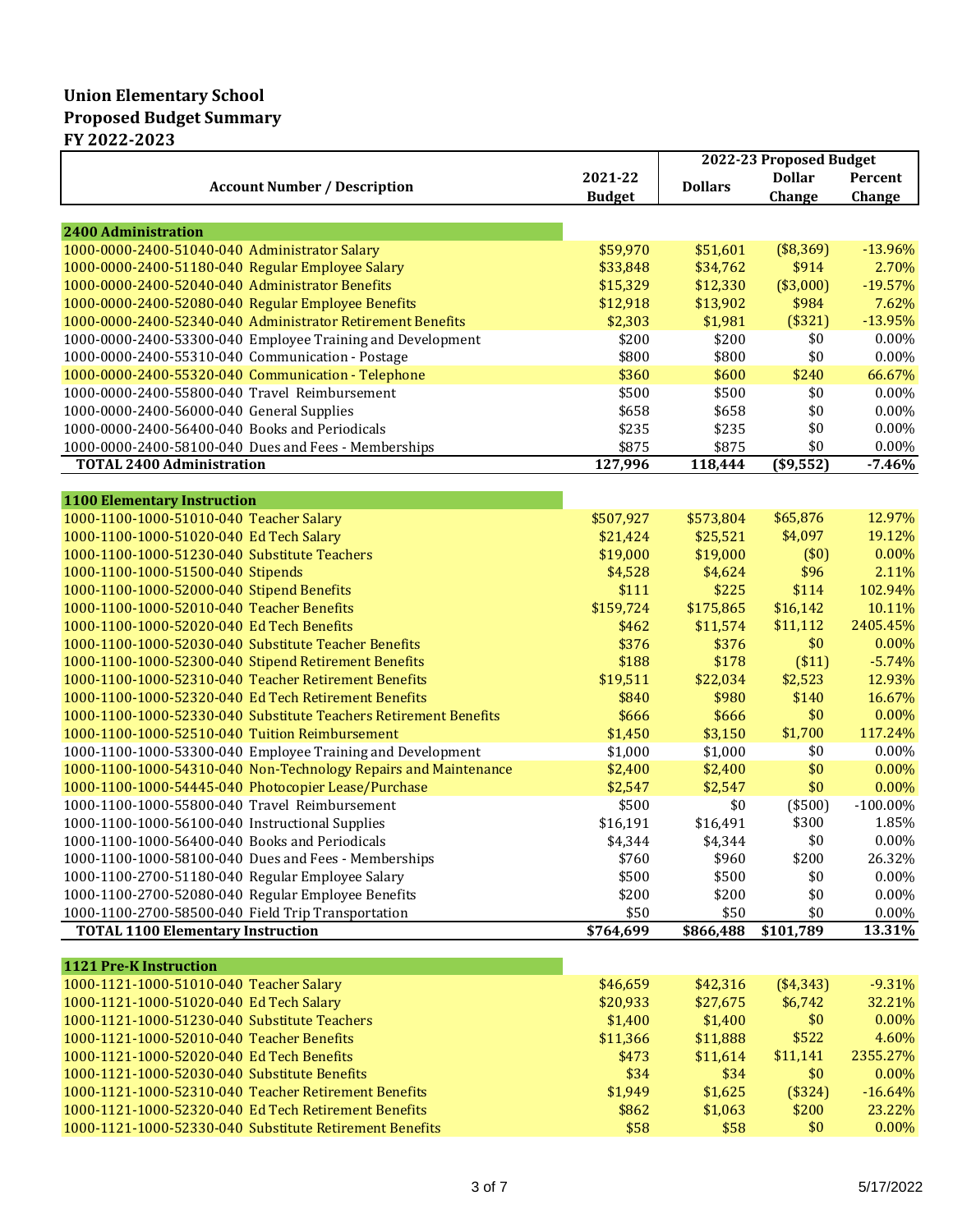# **Union Elementary School Proposed Budget Summary FY 2022-2023**

|                                                            |                          | 2022-23 Proposed Budget |                                |                          |
|------------------------------------------------------------|--------------------------|-------------------------|--------------------------------|--------------------------|
| <b>Account Number / Description</b>                        | 2021-22<br><b>Budget</b> | <b>Dollars</b>          | <b>Dollar</b><br><b>Change</b> | Percent<br><b>Change</b> |
| 1000-1121-1000-52510-040 Tuition Reimbursement             | \$0                      | \$3,150                 | \$3,150                        | #DIV/0!                  |
| <b>TOTAL 1121 Pre-K Instruction</b>                        | 83,735                   | 100,824                 | \$17,089                       | 20.41%                   |
| 2120 Student Guidance Services                             |                          |                         |                                |                          |
| 1000-0000-2120-51010-040 Guidance Salary                   | \$23,554                 | \$24,776                | \$1,222                        | 5.19%                    |
| 1000-0000-2120-52010-040 Guidance Benefits                 | \$11,237                 | \$12,596                | \$1,360                        | 12.10%                   |
| 1000-0000-2120-52310-040 Guidance Retirement Benefits      | \$1,034                  | \$951                   | $($ \$83)                      | $-7.99\%$                |
| 1000-0000-2120-53300-040 Employee Training and Development | \$200                    | \$200                   | \$0                            | $0.00\%$                 |
| 1000-0000-2120-55800-040 Travel Reimbursement              | \$100                    | \$100                   | \$0                            | $0.00\%$                 |
| 1000-0000-2120-56000-040 General Supplies                  | \$300                    | \$300                   | \$0                            | $0.00\%$                 |
| 1000-0000-2120-56400-040 Books and Periodicals             | \$74                     | \$74                    | \$0                            | $0.00\%$                 |
| <b>TOTAL 2120 Student Guidance Services</b>                | 36,499                   | 38,997                  | \$2,499                        | 6.85%                    |
|                                                            |                          |                         |                                |                          |
| <b>Total School-based costs</b>                            | \$27,847                 | \$28,087                | \$240                          | $0.86\%$                 |
| <b>Total District-based costs</b>                          | \$985,081                | \$1,096,665             | \$111,584                      | 11.33%                   |
| <b>TOTAL 040 Union Elementary School</b>                   | \$1,012,928              | \$1,124,752             | \$111,824                      | 11.04%                   |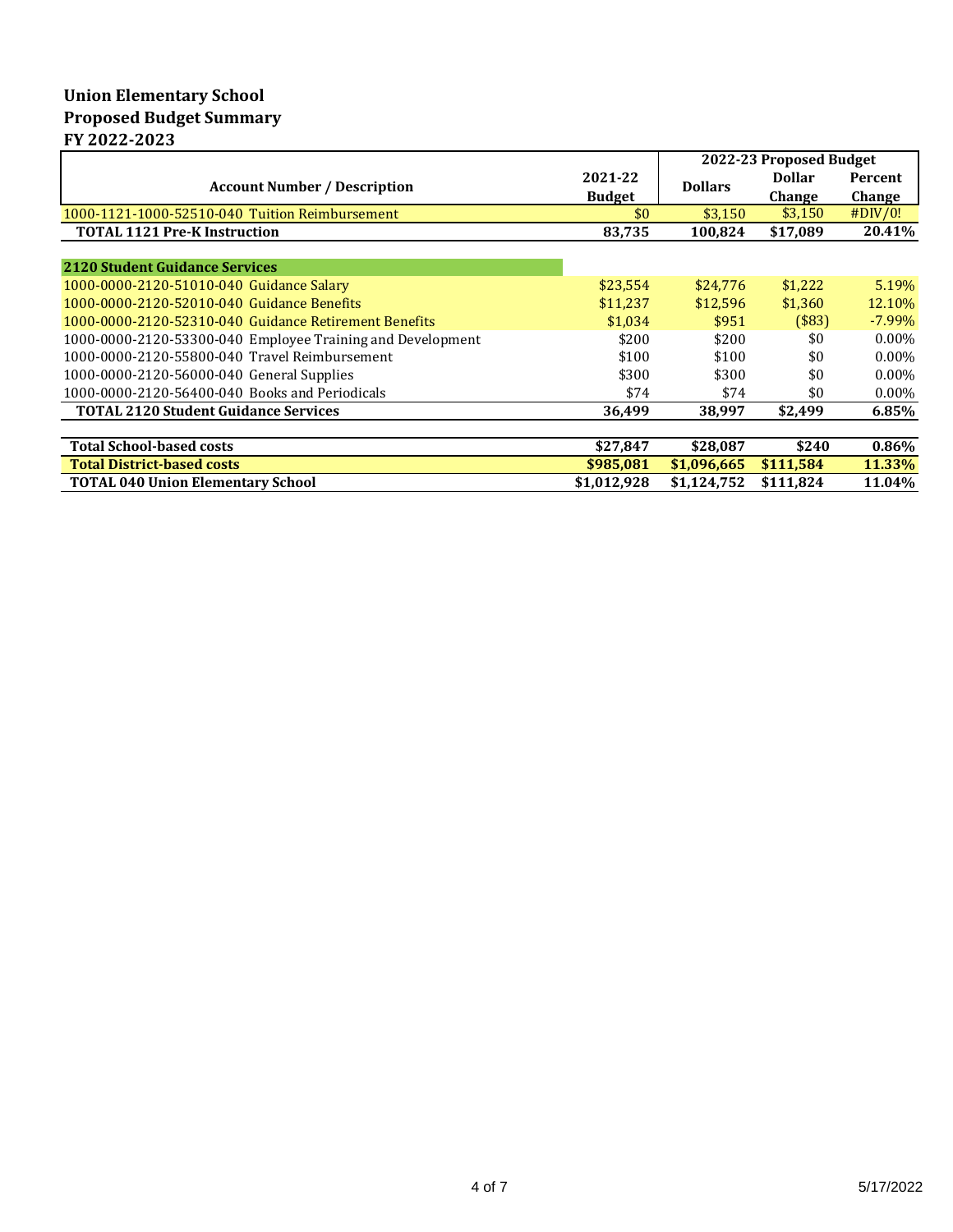### **FY 2022-2023**

|                            | <b>Item Description</b>                                    | <b>Total</b> |
|----------------------------|------------------------------------------------------------|--------------|
| <b>2400 Administration</b> |                                                            |              |
|                            | 1000-0000-2400-53300-040 Employee Training and Development |              |
|                            | MPA Fall/Spring Conference                                 | \$200        |
|                            | <b>Total</b>                                               | \$200        |
|                            | 1000-0000-2400-55310-040 Communication-Postage             |              |
|                            | Postage                                                    | \$500        |
|                            | <b>Shipping Files</b>                                      | \$300        |
|                            | <b>Total</b>                                               | \$800        |
|                            | 1000-0000-2400-55320-040 Communication-Telephone           |              |
|                            | Telephone                                                  | \$600        |
|                            | <b>Total</b>                                               | \$600        |
|                            | 1000-0000-2400-55800-040 Travel Reimbursement              |              |
|                            | Travel                                                     | \$500        |
|                            | <b>Total</b>                                               | \$500        |
|                            | 1000-0000-2400-56000-040 General Supplies                  |              |
|                            | Office Supplies                                            | \$658        |
|                            | <b>Various PBIS Supplies</b>                               |              |
|                            | <b>Staff Meeting Supplies</b>                              |              |
|                            | <b>Total</b>                                               | \$658        |
|                            |                                                            |              |
|                            | 0-56400-040 Books and Periodicals                          |              |
|                            | Professional readings per recertification process          | \$235        |
|                            | <b>Total</b>                                               | \$235        |
|                            | 3100-040 Dues and Fees Memberships                         |              |
|                            | MPA/NAESP Membership                                       | \$525        |
|                            | SWIS/PBIS                                                  | \$350        |
|                            | <b>Total</b>                                               | \$875        |
|                            | <b>1100 Elementary Instruction</b>                         |              |
|                            | 1000-1100-1000-53300-040 Employee Training and Development |              |
|                            | ELA / SS Conference                                        | \$333        |
|                            | Math / Sci Conference                                      | \$333        |
|                            | Art, Music, PE Conference                                  | \$334        |
|                            | (reallocated funds per content area)                       |              |
|                            | <b>Total</b>                                               | \$1,000      |
|                            | 1000-1100-1000-55800-040 Travel Reimbursement              |              |
|                            | Staff travel                                               |              |
|                            | <b>Total</b>                                               | \$0          |

# **1000-1100-1000-56100-040 Instructional Supplies**

| Classroom Supply Budget (10 tchrs @ \$900, A/M/PE \$1,000(shared) | \$10,000 |
|-------------------------------------------------------------------|----------|
|-------------------------------------------------------------------|----------|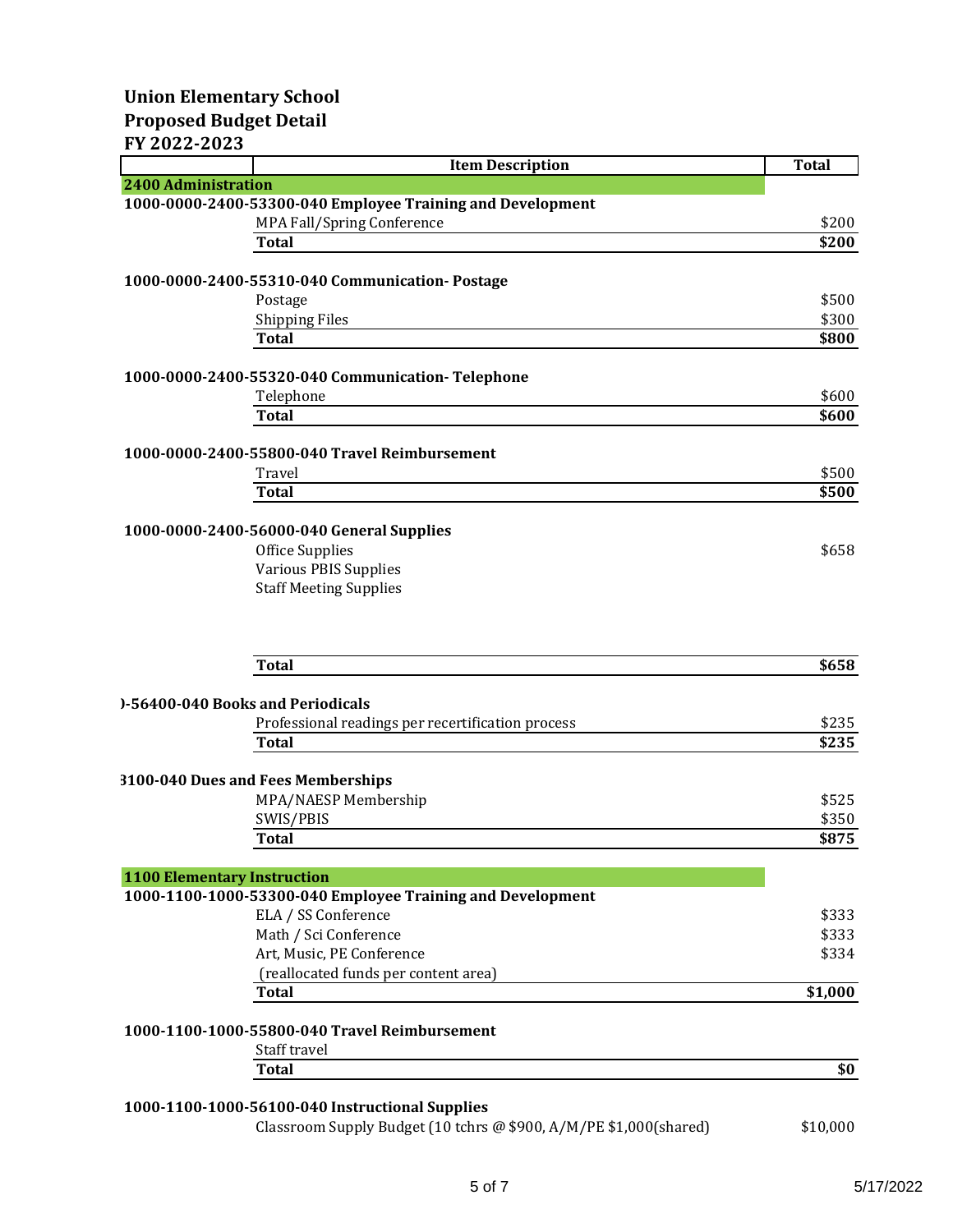# **Union Elementary School Proposed Budget Detail FY 2022-2023**

| <b>Item Description</b>                             | <b>Total</b> |
|-----------------------------------------------------|--------------|
| Handwriting Without Tears Grades PK-5 +10% Shipping | \$1,491      |
| Scholastic News Magazines Grades Pk/K-+10%Shipping  | \$303        |
| Scholastic News Magazines Grades 1-6 +10%Shipping   | \$647        |
| Everyday Math Journal Set +10% Shipping             | \$2,250      |
| Laminator Film $+10\%$ Shipping                     | \$792        |
| Handwriting Without Tears Lined paper+10% Shipping  | \$40         |
| Laminator (removed from budget)                     |              |
| School Folders + shipping/tax                       | \$670        |
| Logitech laptop Speakers+shipping/tax               | \$165        |
| Student Headphones (5pk)+shipping/tax               | \$133        |
| <b>Total</b>                                        | \$16,491     |
| 1000-1100-1000-56400-004 Books and Periodicals      |              |
| K-6 Literacy Footprints classroom kits for bookroom | \$2,575      |
| Classroom trade books                               | \$1,769      |
|                                                     |              |
| Total                                               | \$4,344      |